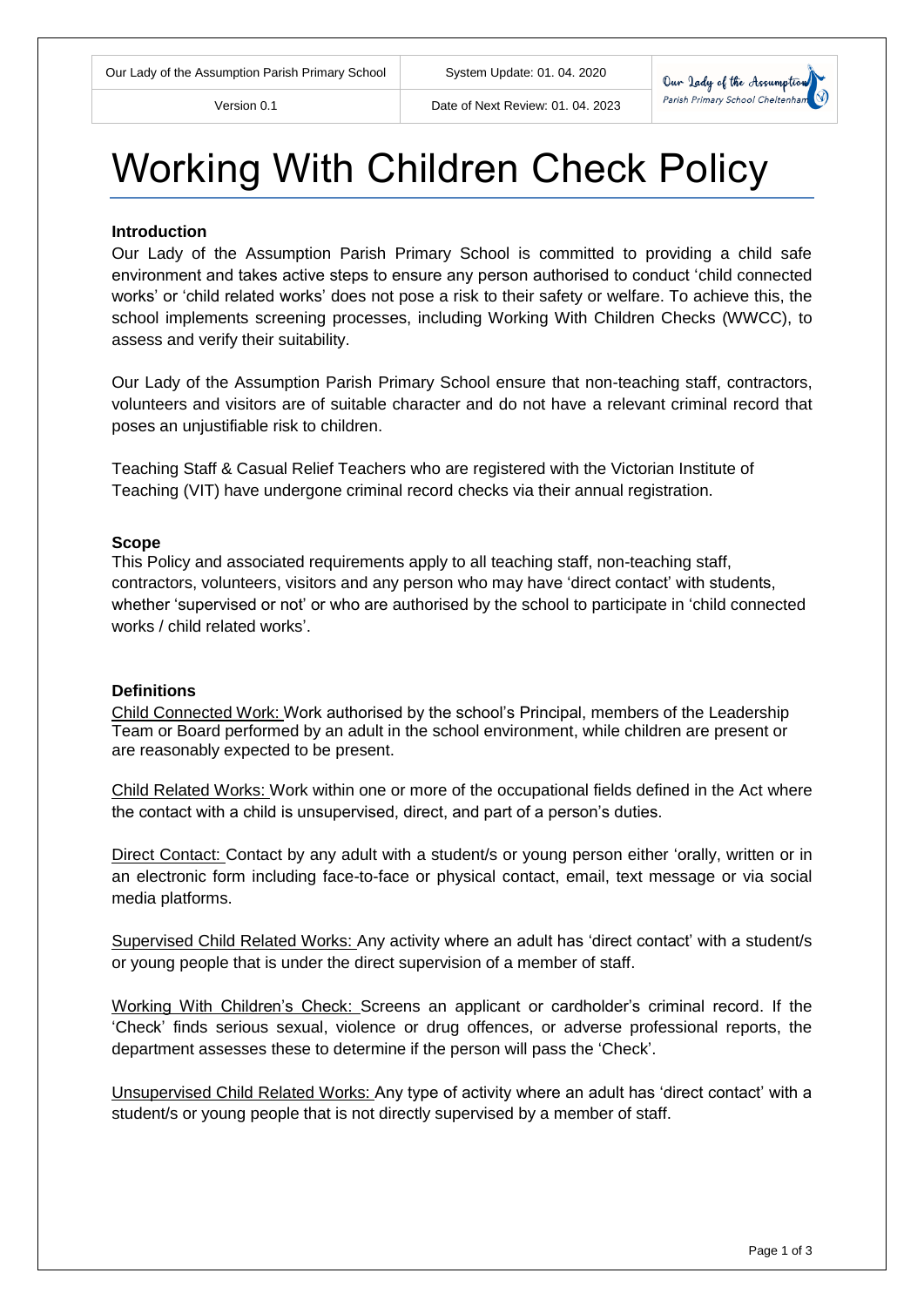# **Implementation**

Members of the school's Leadership Team will ensure that any person intending to work or participate in an activity where they may have 'direct contact' with a student/s or young people will maintain a current Working With Children's Check (WWCC) and has provided a copy of their check to the school.

Version 0.1 Date of Next Review: 01. 04. 2023

*NOTE# Our Lady of the Assumption Parish Primary School acknowledges exemptions that existed prior to August 1 2017 under the Victorian Government's Working With Children's Act 2005; however, now mandates that all non-teaching staff, contractors, volunteers and visitors who may in any way have 'direct contact' with* student/s or young people *maintain a current WWCC and provide a copy to the school prior to being authorised to participate in any 'child connected' or 'child related works'.*

*To further support the school's commitment to providing a child safe environment and to ensure it meets its legislative requirement to do so, any adult intending to participate in any 'child connected' or 'child related works' must also read and acknowledge via signature or by electronic means a copy of the school's Child Safety Code of Conduct.*

To ensure the safety and wellbeing of all students and young people the school does not permit any volunteer, contractor or visitor to work alone or in isolation with them. Where practical, all activities will be conducted in groups. Where this is not possible, all activities must be undertaken in an open and visible environment, in close proximity to a member of staff.

Upon receipt of both the WWCC & the Child Safety Code of Conduct, school Administrators will ensure that the check is current, within 5 years of issue, and the Code of Conduct has been signed and will enter the relevant information into the school's data base.

# **Responsibilities**

It is the responsibility of non-teaching staff, contractors, volunteers and visitors to:

- » Apply for and receive a WWCC prior to expressing an interest to participate in 'child connected works'. The school will provide guidance on how to apply for a WWCC to all new parents & staff members to the school;
- » Provide Our Lady of the Assumption Parish Primary School with the successful WWCC card prior to commencement;
- » Have Our Lady of the Assumption Parish Primary School listed in the 'Details of Organisation';
- » Notify the principal immediately if there has been a change in circumstances, ie…, if they have been charged or found guilty of a relevant offence or if their WWCC has been suspended;
- » Apply for a new WWCC before their card expires.

# **Employee & Volunteer WWCC**

Non-Teaching Staff & Contractors are required to maintain an 'Employee WWCC'. The reimbursement of fees incurred by individuals required to apply for an 'Employee WWCC' will be at the discretion of the school Principal.

Volunteers and Visitors are required to maintain a 'Volunteer WWCC'. These checks are free of charge. Volunteers and Visitors can apply to change from a 'Volunteer WWCC' to an 'Employee WWCC' via the [Working With Children Check Website.](http://www.workingwithchildren.vic.gov.au/home/)